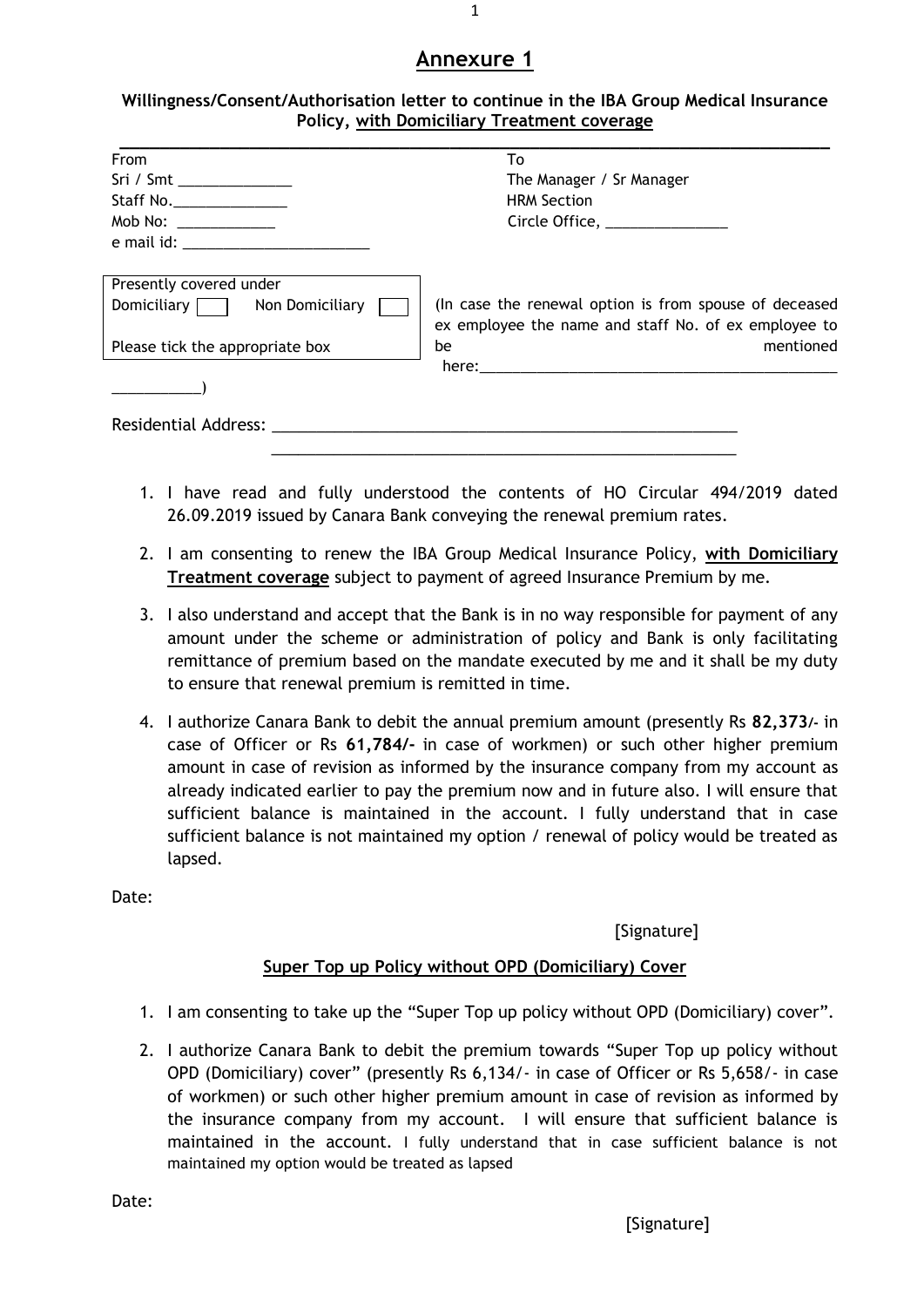### **The additional details to be provided by such spouses of the deceased ex-employees who expired between 01.11.2018 to 31.10.2019**

## **Willingness/Consent/Authorisation letter to continue in the IBA Group Medical Insurance Policy, with Domiciliary Treatment coverage**

Name of the Spouse: Name of the deceased retired employee & Staff no : Residential Address:

| <u>RESIGEIILIAL AUGIESS.</u>                       |  |
|----------------------------------------------------|--|
| Name of the spouse                                 |  |
| DOB of the spouse                                  |  |
| Name & Staff No. deceased employee/ retiree:       |  |
| Date of Birth of the Deceased Employee :           |  |
| Designation at the time of Retirement/death        |  |
| Date of Retirement / Death                         |  |
| Branch/office last worked<br>٠                     |  |
| Circle office                                      |  |
| Mode of Exit                                       |  |
| Family Pension paying Account No<br>$\ddot{\cdot}$ |  |
| Operative Canara Bank SB Account in case on Non-   |  |
| <b>Pensioners</b>                                  |  |
| <b>Branch Name</b>                                 |  |
| DP Code                                            |  |
| IFSC No.                                           |  |
| PAN NO of spouse                                   |  |
| Contact Telephone No.                              |  |
| Mobile No                                          |  |
| Contact Email ID of spouse or relative:            |  |

- 1. I have read and fully understood the contents of HO Circular 494/2019 dated 26.09.2019 issued by Canara Bank conveying the renewal premium rates.
- 2. Last year my spouse Sri / Smt \_\_\_\_\_\_\_\_\_( ), had opted for IBA Group Medical Group Insurance Policy & he/she has expired on
- 3. I am willing to renew the said Medical Insurance Policy, with Domiciliary Treatment coverage, subject to payment of agreed Insurance Premium.
- 4. I also understand and accept that the Bank is in no way responsible for payment of any amount under the scheme or administration of policy and Bank is only facilitating remittance of premium based on the mandate executed by me.
- 5. I authorize Canara Bank to debit the annual premium amount (presently Rs 82,373/- in case of Officer or Rs 61,784/- in case of workmen) or such other higher premium amount in case of revision as informed by the insurance company from my account as already indicated earlier to pay the premium now and in future also. I will ensure that sufficient balance is maintained in the account. I fully understand that in case sufficient balance is not maintained my option / renewal of policy would be treated as lapsed.

Date:

[Signature]

## **Super Top up Policy without (Domiciliary)**

- 1. I am consenting to take up the "Super Top up policy without OPD (Domiciliary) cover".
- 2. I authorize Canara Bank to debit the premium towards "Super Top up policy without OPD (Domiciliary) cover" (presently Rs 6,134/- in case of Officer or Rs 5,658/- in case of workmen) or such other higher premium amount in case of revision as informed by the insurance company from my account. I will ensure that sufficient balance is maintained in the account. I fully understand that in case sufficient balance is not maintained my option would be treated as lapsed

Date: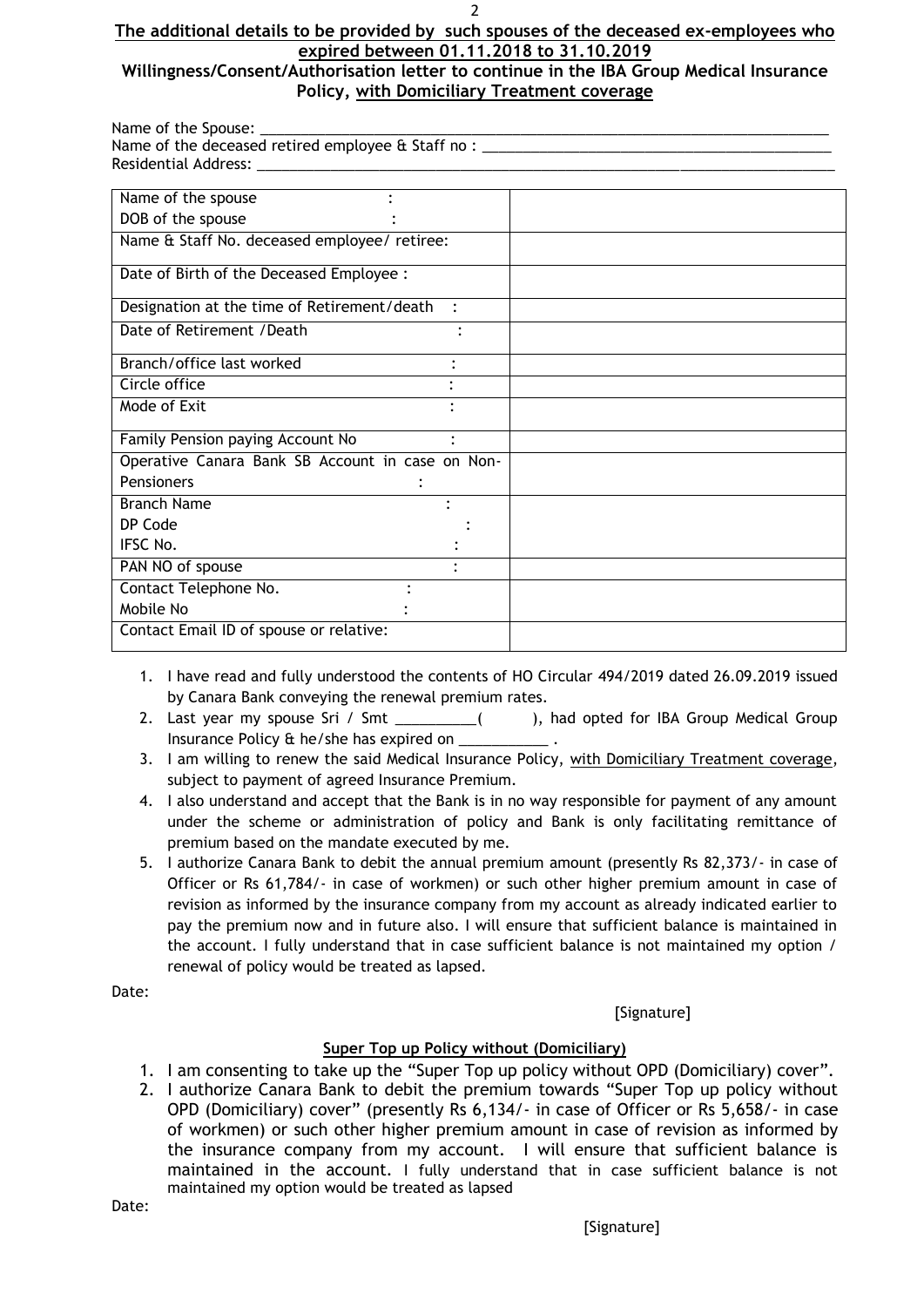### 3 **Annexure 2**

### **Willingness/Consent/Authorisation letter to continue in the IBA Group Medical Insurance Policy, Without Domiciliary Treatment coverage**

| From                                 | To                            |
|--------------------------------------|-------------------------------|
| Sri / Smt ________________           | The Manager / Sr Manager      |
| Staff No.                            | <b>HRM Section</b>            |
| Mob No: _____________                | Circle Office, ______________ |
| e mail id: _________________________ |                               |

| ιU                       |  |
|--------------------------|--|
| The Manager / Sr Manager |  |
| HRM Section              |  |
| Circle Office, _         |  |
|                          |  |

| Presently covered under         |                 |  |  |  |
|---------------------------------|-----------------|--|--|--|
| Domiciliary $\Box$              | Non Domiciliary |  |  |  |
| Please tick the appropriate box |                 |  |  |  |

(In case the renewal option is from spouse of deceased ex employee the name and staff No. of ex employee to be mentioned here:

 $\frac{1}{\sqrt{2}}$  ,  $\frac{1}{\sqrt{2}}$  ,  $\frac{1}{\sqrt{2}}$  ,  $\frac{1}{\sqrt{2}}$  ,  $\frac{1}{\sqrt{2}}$  ,  $\frac{1}{\sqrt{2}}$  ,  $\frac{1}{\sqrt{2}}$  ,  $\frac{1}{\sqrt{2}}$  ,  $\frac{1}{\sqrt{2}}$  ,  $\frac{1}{\sqrt{2}}$  ,  $\frac{1}{\sqrt{2}}$  ,  $\frac{1}{\sqrt{2}}$  ,  $\frac{1}{\sqrt{2}}$  ,  $\frac{1}{\sqrt{2}}$  ,  $\frac{1}{\sqrt{2}}$ 

Residential Address: \_

- 1. I have read and fully understood the contents of HO Circular 494/2019 dated 26.09.2019 issued by Canara Bank conveying the renewal premium rates.
- 2. I am consenting to renew the IBA Group Medical Insurance Policy, **Without Domiciliary Treatment coverage**, subject to payment of agreed Insurance Premium by me.
- 3. I also understand and accept that the Bank is in no way responsible for payment of any amount under the scheme or administration of policy and Bank is only facilitating remittance of premium based on the mandate executed by me and it shall be my duty to ensure that renewal premium is remitted in time.
- 4. I authorize Canara Bank to debit the annual premium amount (presently Rs **33,193**/ in case of Officer or Rs **24,897**/- in case of workmen) or such other higher premium amount in case of revision as informed by the insurance company from my account as already indicated earlier to pay the premium now and in future also. I will ensure that sufficient balance is maintained in the account. I fully understand that in case sufficient balance is not maintained my option / renewal of policy would be treated as lapsed.

Date:

# [Signature]

## **Super Top up Policy without (Domiciliary)**

- 1. I am consenting to take up the "Super Top up policy without OPD (Domiciliary) cover".
- 2. I authorize Canara Bank to debit the premium towards "Super Top up policy without OPD (Domiciliary) cover" (presently Rs 6,134/- in case of Officer or Rs 5,658/- in case of workmen) or such other higher premium amount in case of revision as informed by the insurance company from my account. I will ensure that sufficient balance is maintained in the account. I fully understand that in case sufficient balance is not maintained my option would be treated as lapsed

Date: